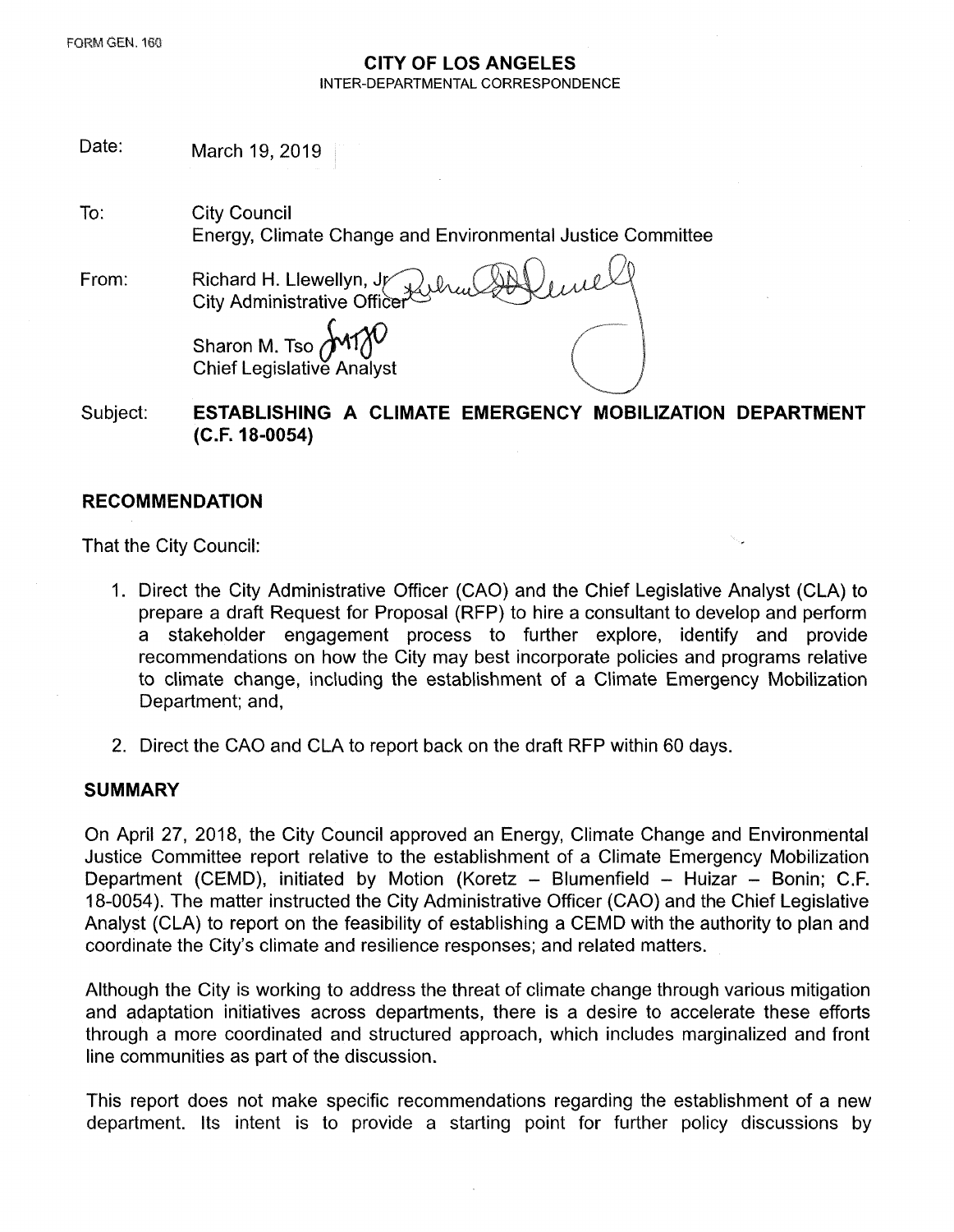policy makers and stakeholders and to provide potential options for consideration. Climate change mitigation is a highly complex and intricate matter, and determining the City's mission, scope and effective governance strategy warrants thorough discussion and guidance.

## **BACKGROUND**

The Council action instructed the CAO and CLA to report on the proposed establishment of a CEMD to plan and coordinate Citywide emergency climate mitigation, resilience and adaptation programs with a public education and stakeholder outreach component. In addition, the CAO and the CLA were instructed to consider the authority that a CEMD may have over other City departments; and the feasibility of creating a stakeholder commission that oversees the CEMD; and related matters.

Climate change affects all residents and is predicted to grow in the coming years, causing extreme heat, persistent droughts, rain storms, mudslides, wildfires and poor air quality. The Council action is derived from an expressed desire to accelerate current strategies and adopt policies with an environmental justice component to ensure front line and marginalized communities receive equitable benefits.

## **Recent Reports/Initiatives**

### *IPCC/Climate Assessments*

Following the April 2018 Council action on this matter, three noteworthy reports on the topic of climate change were released in September and November 2018. The reports were from the Intergovernmental Panel on Climate Change (IPCC), Fourth National Climate Assessment sponsored by the U.S. Global Change Research Program, and California's Fourth Climate Change Assessment - All Regions. Each report discusses the immediate threats of climate change and the need for more proactive climate policies to safeguard communities.

The IPCC report presented the most alarming data in that human activities are estimated to have caused a 1.0 degree Celsius increase in temperatures (global warming) above pre-industrial levels and that governments around the world must take "rapid, far-reaching and unprecedented changes in all aspects of society" to avoid disastrous levels of global warming by as early as 2030. The report notes that global warming is likely to reach 1.5 degree Celsius between 2030 and 2052, should it continue to increase at the current rate.<sup>1</sup>

## *The Green New Deal*

On February 7, 2019, H. Res. 109 relative to supporting and implementing The Green New Deal (GND) was introduced in the U.S. Congress. The GND is an initiative which seeks to pursue the conversion of the existing economy into a new, green economy that is environmentally sustainable, racially just and economically secure. Its objective is to transition key energy-oriented sectors of the economy and achieve net-zero greenhouse gas emissions by 2030 in order to mitigate the effects of climate change. It partners this objective with securing employment and economic well-being for all U.S. residents.

<sup>&</sup>lt;sup>1</sup> Intergovernmental Panel on Climate Change, <https://www.ipcc.ch/sr15/chapter/summary-for-policy-makers/>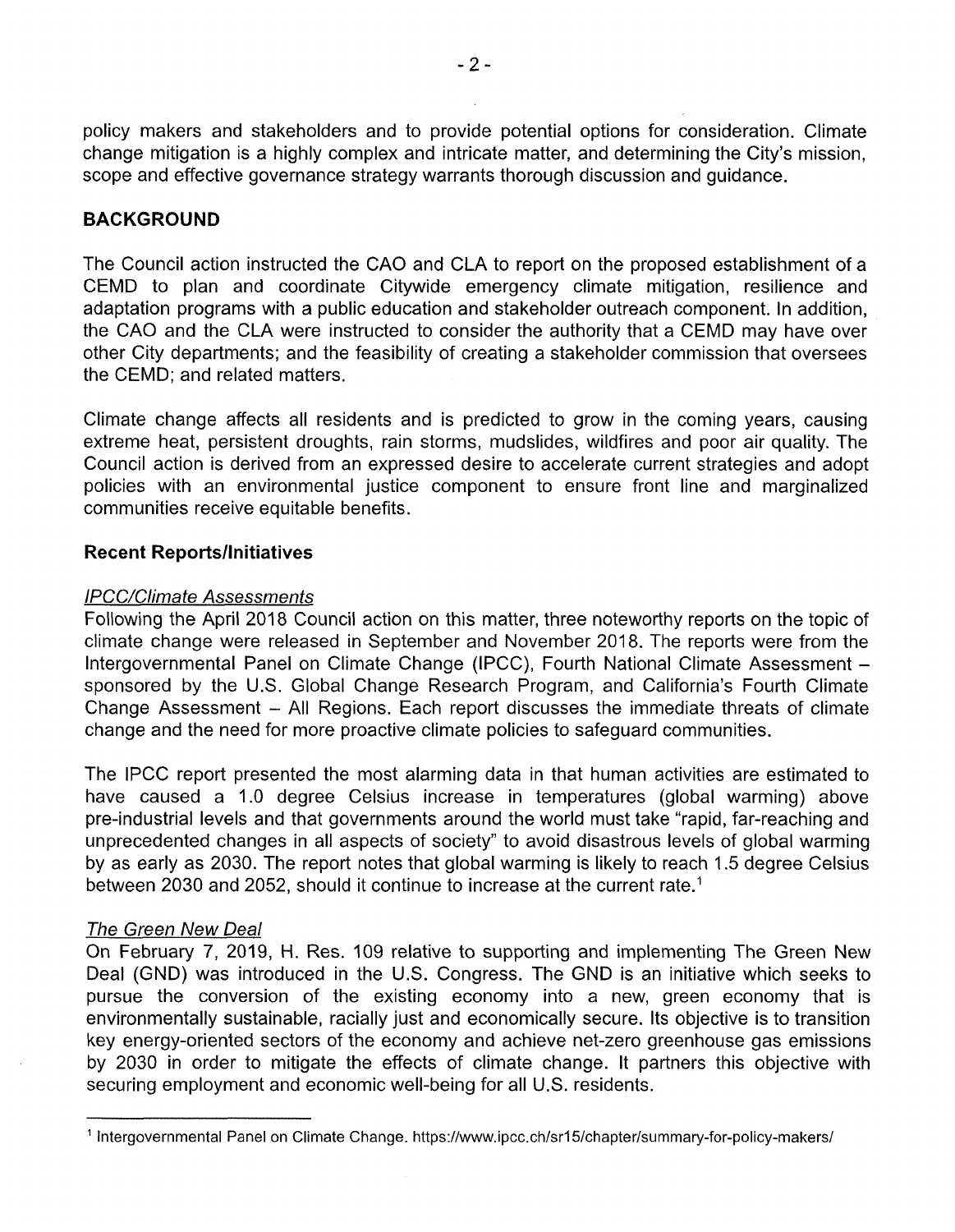### Green *New Deal for Los Angeles*

On February 13, 2019, the City Council introduced a Motion (Bonin - Harris-Dawson - Martinez - Koretz - Price - Rodriguez - Wesson; C.F, 19-0156) relative to the development and implementation of a *Green New Deal for Los Angeles.* The Motion instructs various City departments to conduct an assessment of the GND and provide a recommended framework for the City's Initiative. It requests that City departments incorporate environmental sustainability principles with strident Environmental and Restorative Justice Directives in order to guide climate change mitigation policies and operations; and related matters.

## **CITY HALL OVERSIGHT/CURRENT AND FUTURE GOVERNANCE**

Currently governance relative to climate change, global warming and all matters concerning environmental issues are led by the Mayor's Office, City Council and various Board-led departments (e.g. Los Angeles World Airports, Flarbor, Water and Power, Public Works, etc.). All department proposals requiring City Council approval are first directed to the Mayor, pursuant to Mayor Villaraigosa Executive Directives (ED) 3 and 4, for substantial review, analysis and fact checking before further consideration by remaining approval authorities.

Mayor Garcetti is actively involved with climate change leadership on a global, national and local level. He has formed coalitions with mayors across the country and the world to develop climate change goals such as Climate Mayors, Fossil Fuel Free, C40 and alignment with the Paris Climate Agreement.

Local efforts to provide more focused leadership include the City's first appointed Chief Sustainability Officer and Chief Resilience Officer to lead Citywide actions in all matters related to climate change and sustainability. In addition, priority initiatives and strategies are intermittently released through various Mayoral Executive Directives for implementation at the department level. For example Mayor Garcetti ED 22, released in 2018 presented *Resilient Los Angeles,* which identified goals and specific actions for 28 departments to ensure a resilient Los Angeles in the wake of emergencies and threats posed by climate change.

In terms of the City Council, it established by Resolution (C.F. 17-0769) the Energy, Climate Change and Environmental Justice Committee on July 1, 2017 to provide leadership and oversee functions related to environmental justice, energy, water supply and conservation, climate change and global warming, oil and natural gas. As part of the 2018-19 City Council budget deliberations, the City Council introduced a variety of Motions (Refer to Attachment A) instructing City departments to report back and provide further insight relative to climate change mitigation and adaptation activities. The majority of these report backs are still pending.

In addition, over the past five years the City has adopted several initiatives which focus on Citywide efforts to address the anticipated impacts of climate change which are projected to negatively impact the environment, human health and the economy over the next decade. The following reports/directives have been released which outline proposed Citywide strategies,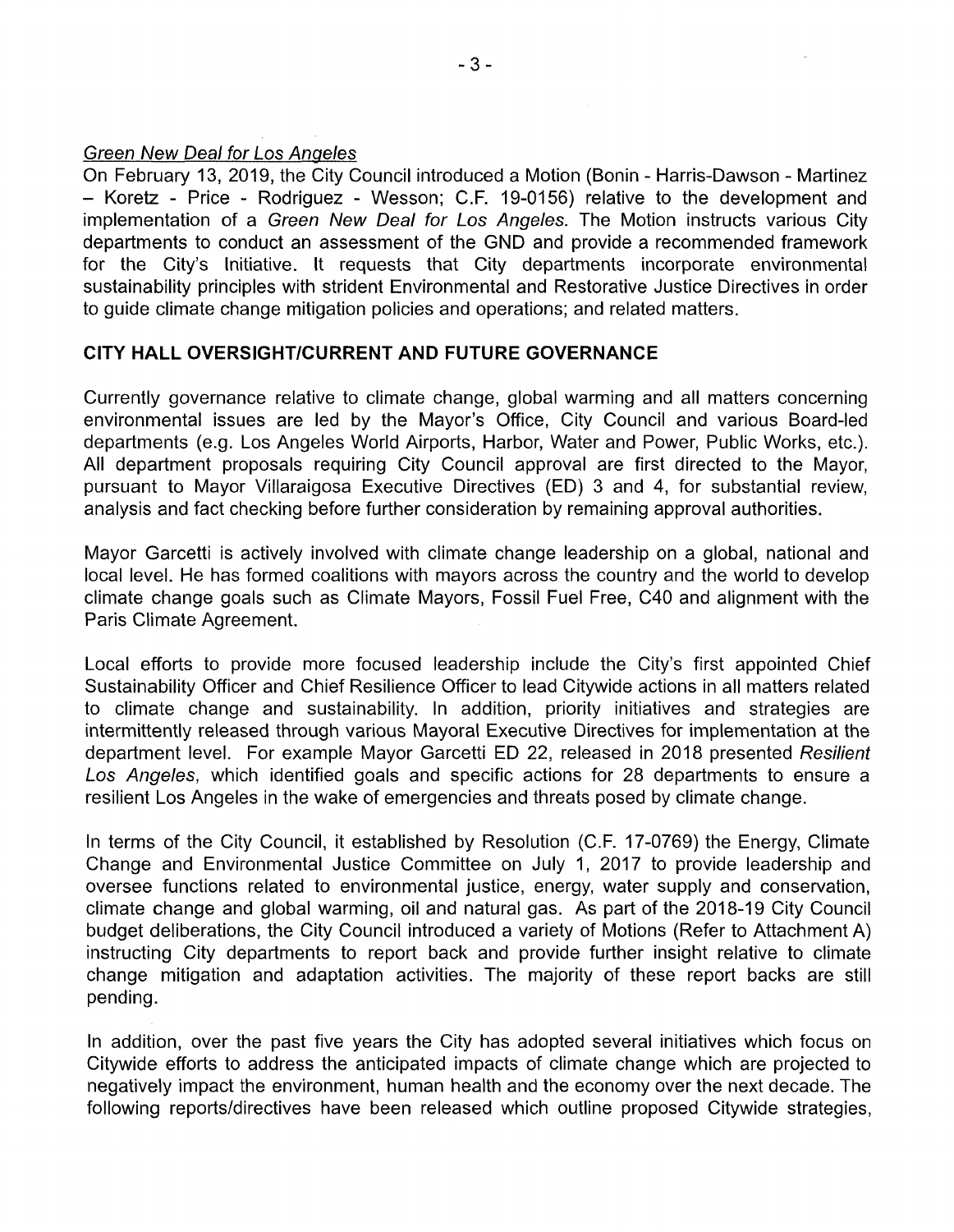goals and action plans and highlight complementary planning, mitigation and adaptation activities being pursued:

- Resilience by Design (2014)
- Sustainable City pLAn (2015)
- Plan for a Healthy Los Angeles (2015)
- LA River Ecosystem Restoration Project (2016)
- San Pedro Bay Ports Clean Air Action Plan Update (2017)
- Resilience Los Angeles (2018)
- Various Mayor Garcetti Executive Directives (No. 5, 7, 14, 22)

There are multiple examples of departments across the City that have developed programs which seek to mitigate the effects of climate change and aim to reduce greenhouse gas emissions. The Department of Water and Power (DWP) has been on the forefront of integrating clean energy sources into its power supply such as wind, solar, geothermal, biomass and hydroelectric power. Plus, the City has the most installed local solar power of any city in the nation.

The Department of Transportation (DOT) operates carshare and bikeshare programs and is working to expand their electric vehicle carshare program for disadvantaged communities. All City departments are working to expand and electrify their fleets and charging infrastructure; the Port of LA developed the Clean Air Action Plan and the Clean Truck Program to reduce air pollution from harbor trucks; and, the Bureau of Sanitation is working with all City departments to identify, collect, track and measure municipal energy production and consumption.

A recent report released by the *Kroll Bond Rating Agency* cited the City of Los Angeles as one of three large cities providing local leadership in reducing emissions and promoting sustainability to protect communities against climate events.<sup>2</sup>

# **Previous Efforts with Environmental Affairs Department**

In 1990, the City established the Environmental Affairs Department (EAD) with the mission, "To ensure a sustainable, green and healthful environment for all people of Los Angeles. By restoring habitats, creating innovative alternatives, assisting businesses and revitalizing communities, EAD makes LA a better place to live, work and play." EAD's core activities included: proposing policies and programs to the Mayor and City Council to improve the quality of the City's environment; and, providing environmental advice and information to the public, City officials and departments. In addition, it maintained the function of Local Enforcement Agency for the California Integrated Waste Management Board, regulating public and private landfills, recycling facilities, municipal recovery facilities, and other waste related business.

In Fiscal Year 2010-11 as result of economic and fiscal challenges due to the Great Recession, EAD was dissolved and its functions were transferred to several other departments, including

<sup>&</sup>lt;sup>2</sup> Kroll Bond Rating Agency. "Public Finance: Behind the Headlines for Climate Change Risk: One Size Does Not Fit All", March 4, 2019. <https://www.krollbondratings.com/research>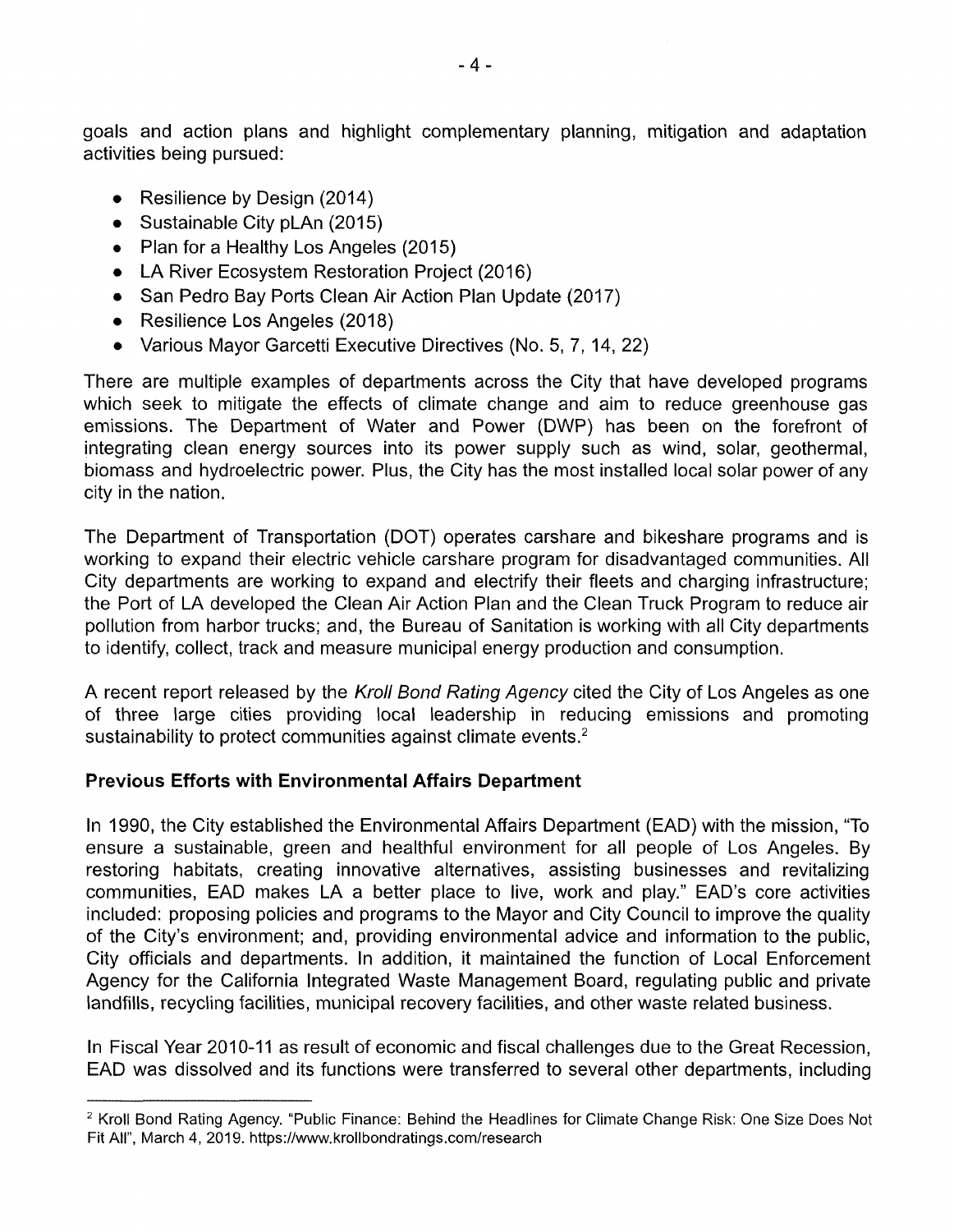the Department of Transportation, the Bureau of Sanitation, the Department of Water and Power and the Department of Building and Safety.

### **Policy Elements for Consideration**

Various policy elements should be considered and determined as part of the potential establishment of a CEMD. These elements are central to determining a "way forward" on climate change mitigation and designing a commensurate governance approach. These policy elements include the following:

*Mission/Role -* What is the CEMD's mission and objective? What is its role and function?

*Citywide Planning and Coordination -* What is the most effective way to plan and coordinate climate change mitigation activities? Is the creation of a CEMD the most effective way to conduct these activities? Does the City grant a CEMD authority over all climate change mitigation activities; and if so, how would it interact with existing department responsibilities and practices?

Or does the City grant a CEMD a defined scope of activity related to climate change mitigation; and if so, is this approach too limited and similar to the EAD?

*Climate Change Tracking/Monitoring* - How should the City conduct the tracking and reporting of greenhouse gas emissions to determine and assess ongoing progress? Should this activity be conducted by a CEMD or existing departments; and which entity should be responsible for maintaining these records and public reporting?

*Recent Initiatives* - Should this effort integrate recent initiatives related to the Green New Deal and Green New Deal for Los Angeles; and if so, to what capacity?

Obtaining clarity with regard to these policy elements would assist the City in formulating the next steps towards addressing climate change mitigation and its administration through the establishment of a CEMD or other suitable governance option.

### **Governance Options**

The following discussion provides a preliminary range of governance options for consideration. Each option indicates follow-up steps, if any, to implement them.

### Create the Climate Emergency Mobilization Department

The City could choose to create a new Climate Emergency Mobilization Department with authority over citywide coordination and planning for emergency mobilization. The department could be established by ordinance, which would specify its mission and parameters for operations. The challenge with this form of establishment is that the pressures of future economic downtowns could potentially place this department at risk of reduction or elimination, similar to EAD. Also, mechanisms would need to be implemented to provide this department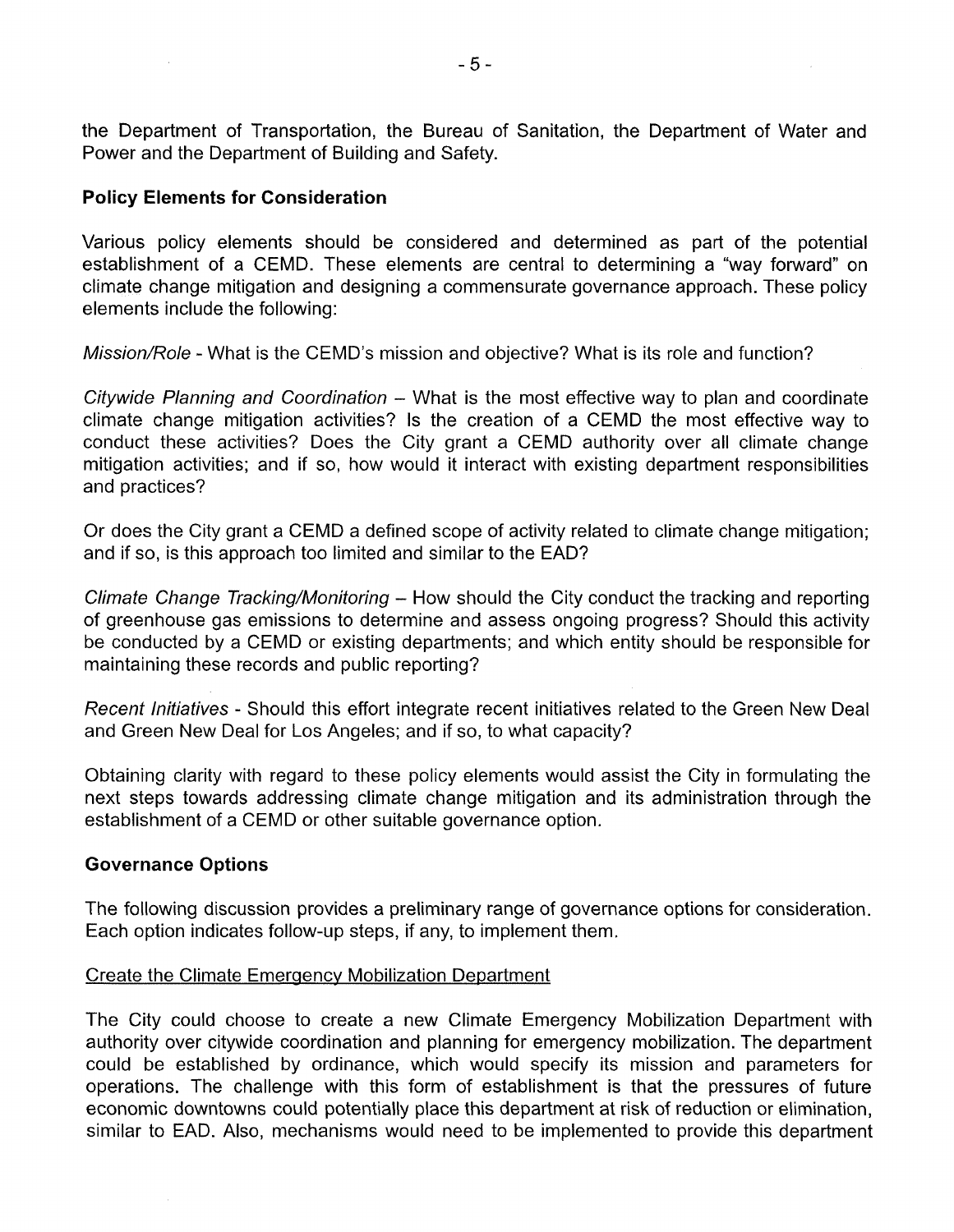with sufficient authority over its sister agencies and departments in order for it to effectively execute its mission. This would be challenging given the existence of Charter-mandated boards and current lines of authority.

Alternatively, the new department could be established by Charter with specified authority over other departments, potentially in the form of an Inspector General capacity to oversee and enforce the City's climate emergency policies. This method of establishment would provide some degree of protection from fiscal pressures and could possibly empower the new department to have a prescribed level of authority.

If the policy makers choose to pursue either of these options, additional investigation would be needed in order to develop potential pathways. In this case, additional instructions would be needed directing the CAO, CLA, City Attorney and Personnel Department to report back on this option.

### Create a new division within an existing department

The City could choose to establish a Climate Emergency Mobilization Division within an existing department. This option could be implemented on a temporary basis to incubate the function as it develops the full scope of its mission; or it could be on a permanent basis if there are synergies with its host department that support it. This new division would face similar challenges described above regarding a department established by ordinance.

If the policy makers choose to pursue this option, additional investigation would be needed in order to develop potential pathways. In this case, additional instructions would be needed directing the CLA, CAO, City Attorney and Personnel Department to report back on this option.

### Continue Status Quo

The Mayor and Council currently have oversight and authority over climate change related issues. The Mayor has staffed the Offices of Sustainability and Resilience within his administration to create policy goals and provide direction to the City's various departments. The Council has similarly exercised its legislative authority to target critical issues and direct specific responses by departments. Pursuant to Council File 18-0600-S55, the Department of City Planning released a report which indicates that the City is currently undertaking a comprehensive update to the General Plan which will consider opportunities to further incorporate climate change adaptation, mitigation strategies and recovery efforts. The General Plan will incorporate sustainability and climate change policies throughout the various General Plan elements including Urban Form, Open Space, Economy and Environmental Justice.

Along these lines, the Mayor and Council may consider pursuing periodic and extensive reviews of departmental performance regarding climate change mitigation. These reviews can be conducted by a blue ribbon commission/advisory group of policy makers, department representatives, technical experts and interested community members to track the progress of City objectives. At the conclusion of the review, the commission may issue a report with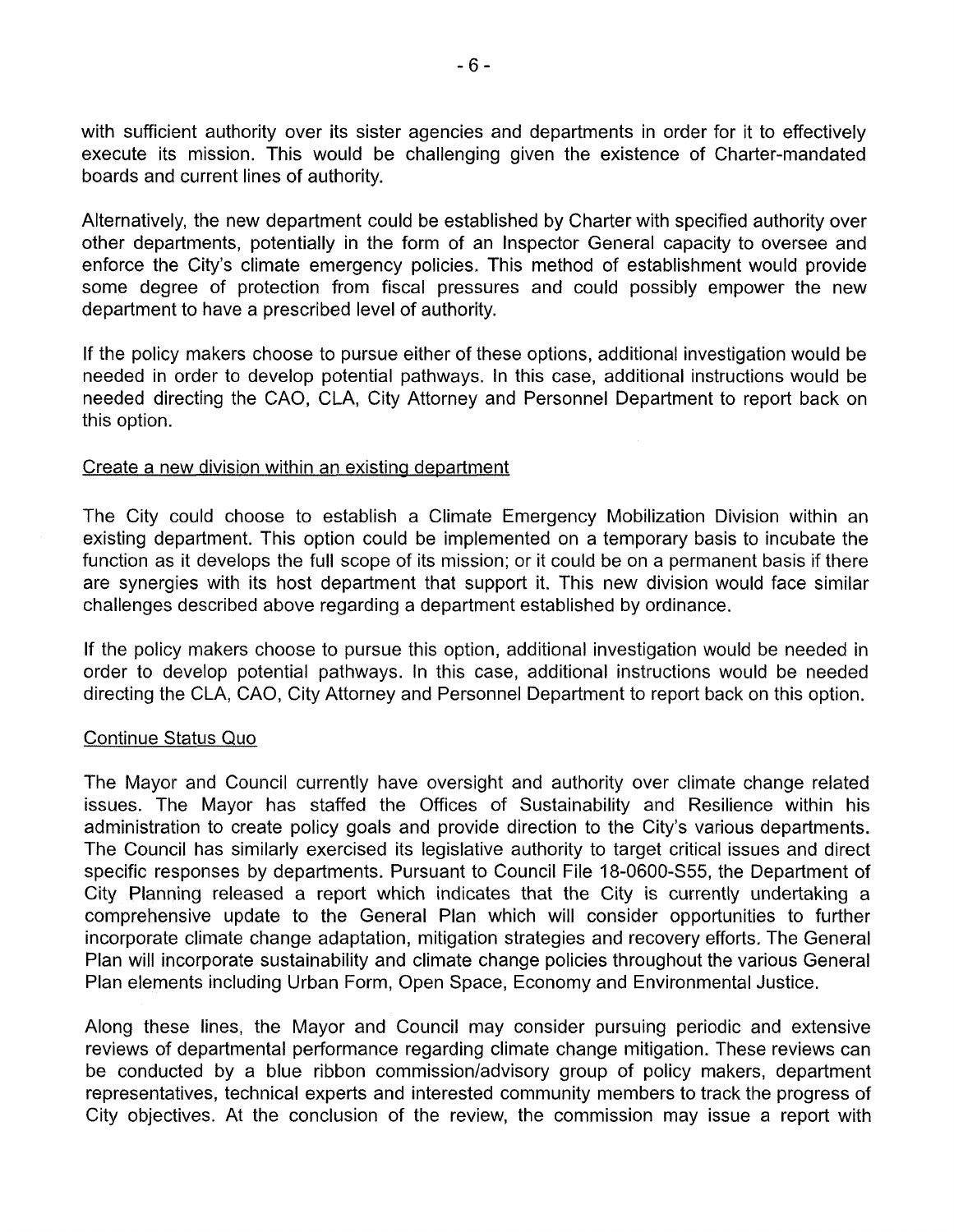findings and recommendations; and advise the Mayor and Council on the status of objectives and actions they can take to address climate change concerns.

As an example, the DWP initiated the 100% Renewable Energy Study in 2017 to determine the best strategy to achieve clean energy integration, pursuant to Council Motion (Krekorian – Bonin - Wesson; C.F. 16-0243). The Study is being developed with input from the 100% Renewable Energy Advisory Group which is comprised of City officials, technical experts, research universities, commercial customers and community interest groups.

The policy makers may decide to continue this governance approach, in which case no additional instructions would be needed.

## **Stakeholder Engagement Process**

To better facilitate discussion regarding these policy elements and governance options, our Offices recommend pursuing a stakeholder engagement process first to better inform decision makers.

The implementation of this process may consist of the following components:

- Create a stakeholder engagement process to explore, identify and address climate change issues, and their impact on various communities throughout the City. The process should be transparent, interactive and obtain input from a diverse array of stakeholders. The process should provide results and recommendations relative to climate change mitigation and governance. Approximately \$500,000 was set aside in the Unappropriated Balance, in a special purpose fund appropriation entitled, Climate Change Emergency Mobilization Program as part of the 2018-19 Adopted Budget. Funds are intended to develop a strategy and best approach to creating a CEMD, and reporting authority. A portion of these funds can be used to fund this approach.
- Utilize the results of the stakeholder engagement process to provide a basis for a more informed discussion by decision makers and elected officials as to whether or not the current governance structure is sufficient, if the creation of a new department is warranted, or if a new division within an existing department will best serve frontline communities. Should the creation of a new department or division within an existing department be warranted, discussion and direction regarding mission and goals can be developed.

To initiate this approach, the CAO and the CLA should be instructed to prepare a draft Request for Proposal (RFP) to hire a consultant to develop and perform the stakeholder engagement process. Further, the draft RFP should be presented to the City Council prior to its release to ensure that it includes relevant areas for review and assessment concerning climate change and its impact on local communities.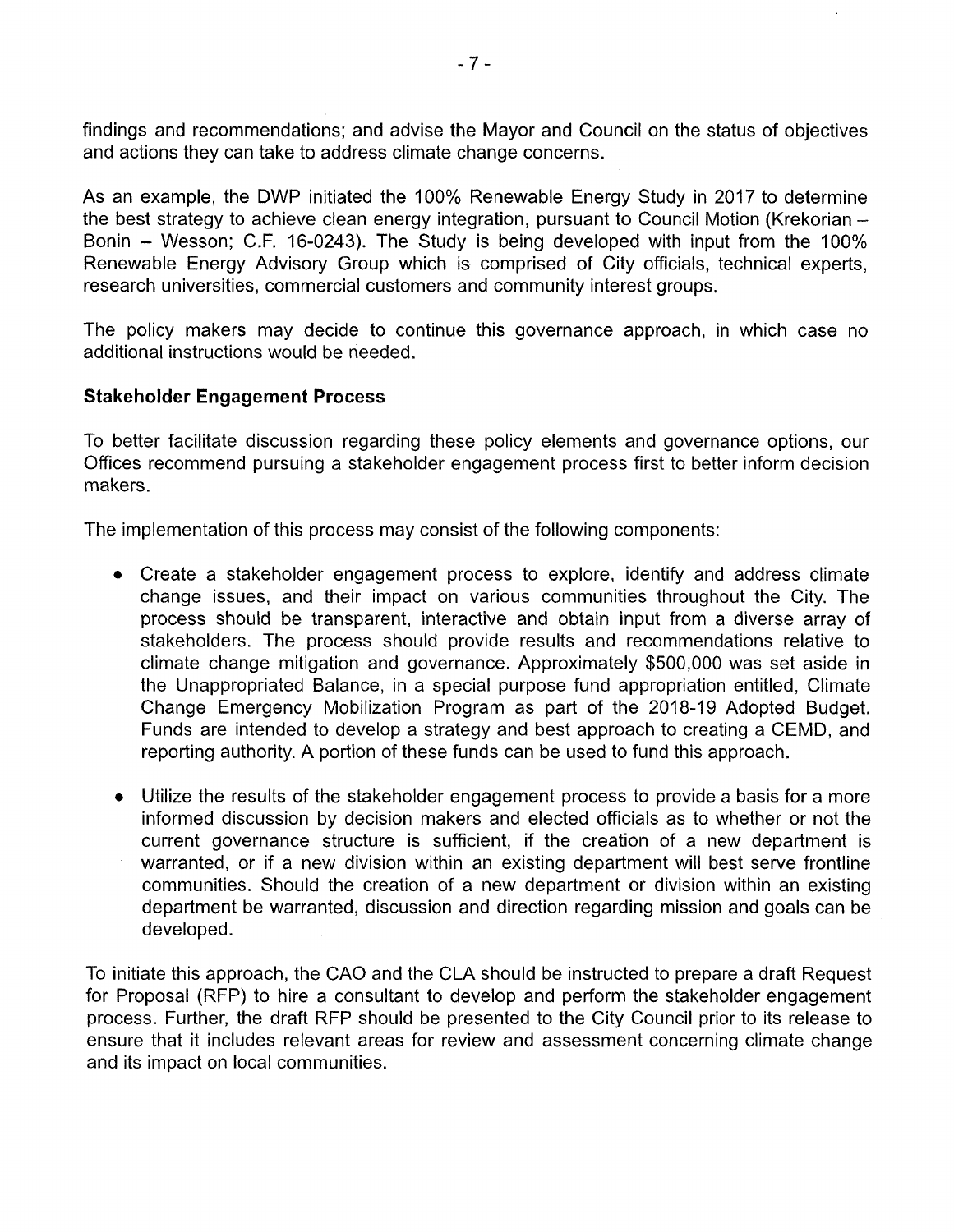### **FISCAL IMPACT STATEMENT**

There is no fiscal impact to the City from the recommendations contained in this report. The financial impact of any options contemplated by the Mayor and City Council will be addressed in future reports, if necessary.

 $\sim 10^{-11}$ 

 $\sim$ 

*RHL:SB:ir: 10190091*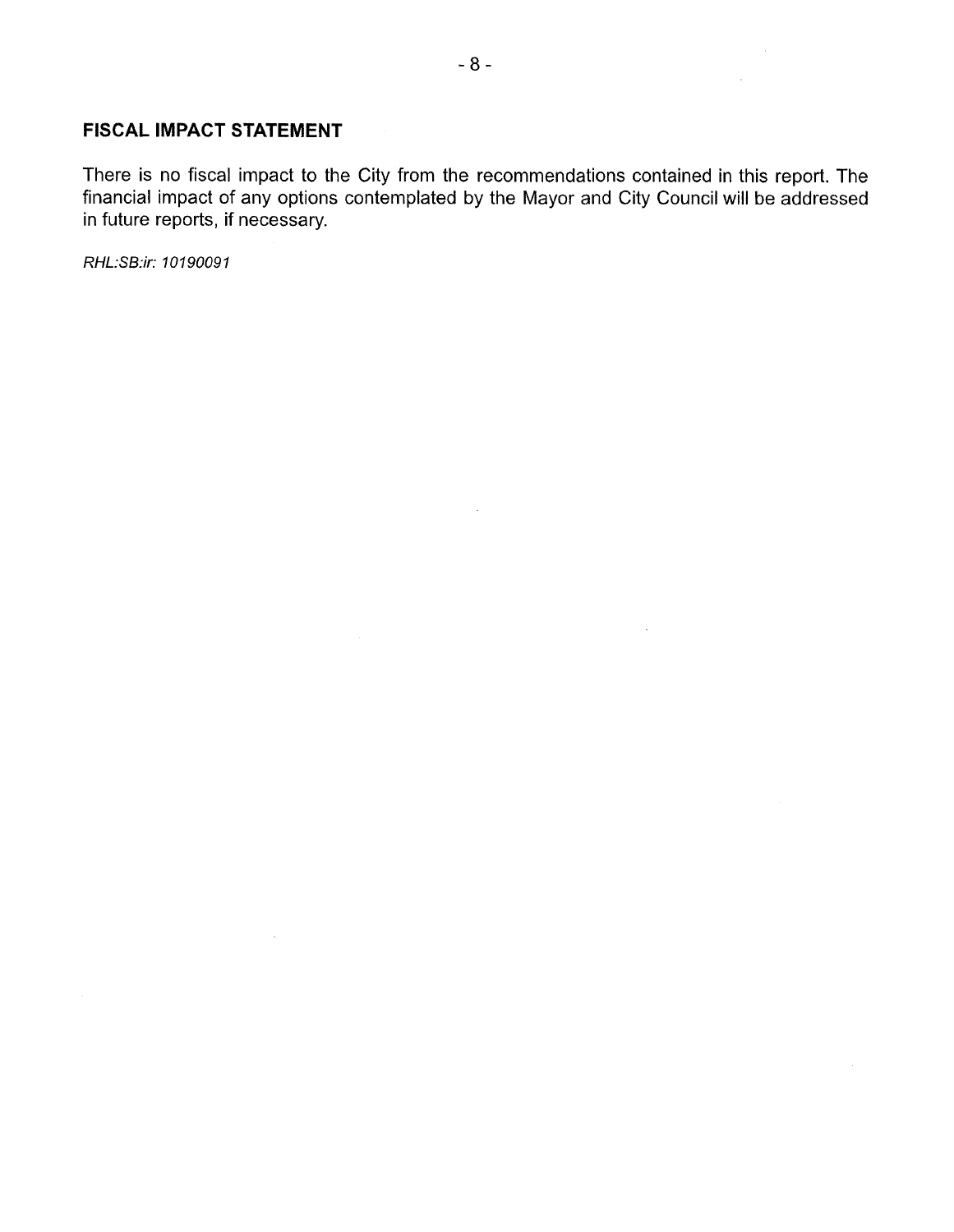## **Summary list of Motions related to Climate Change adopted as part of the 2018-19 Budget**

- 1. **C.F. 18-0600-S18** Instruct the Emergency Management Department (EMD), with assistance from the City Administrative Officer, to report to the Public Safety Committee and the Energy, Climate Change, and Environmental Justice Committee on whether the City engages in adequate climate change planning and mitigation to maintain its credit ratings; and related matters.
- 2. **C.F. 18-0600-S21** Instruct the Fire Department to report to the Public Safety Committee and the Energy, Climate Change, and Environmental Justice Committee on projections of what fire conditions are anticipated to be in 10 to 20 years given the effects of global warming and climate change; and related matters.
- 3. **C.F. 18-0600-S40** Instruct the Chief Legislative Analyst to report to the Energy, Climate Change, and Environmental Justice Committee on the Climate Change Emergency Mobilization Program within a new Environmental Affairs Department (C.F. 18-0054), including how to establish such a department and what other cities are doing in this regard; and related matters.
- 4. **C.F. 18-0600-S45** Instruct the Library Department to report to the Arts, Entertainment, Parks, and River Committee on the ability of the Department to provide educational outreach on climate change issues (for example, an educational kiosk) and whether this could be incorporated into the Department's budget without additional cost; and related matters.
- 5. **C.F. 18-0600-S54** Instruct the City Planning Department to report to the Planning and Land Use Management Committee and the Energy, Climate Change, and Environmental Justice Committee on the cost to prepare a State-sanctioned climate action plan, whether the Department has performed a climate change risk assessment, and what resources could be secured, should such a plan be in place; and related matters.
- 6. **C.F. 18-0600-S55** Instruct the City Planning Department to report to the Planning and Land Use Management Committee and the Energy, Climate Change, and Environmental Justice Committee on the Department's efforts and activities to reduce the impacts of climate change, and the scope and cost of these activities.
- 7. **C.F. 18-0600-S68** Instruct the Bureau of Engineering to report to the Energy, Climate Change, and Environmental Justice Committee on the Department's climate change mitigation and adaptation efforts with a focus on protecting marginalized and at-risk communities; and related matters.